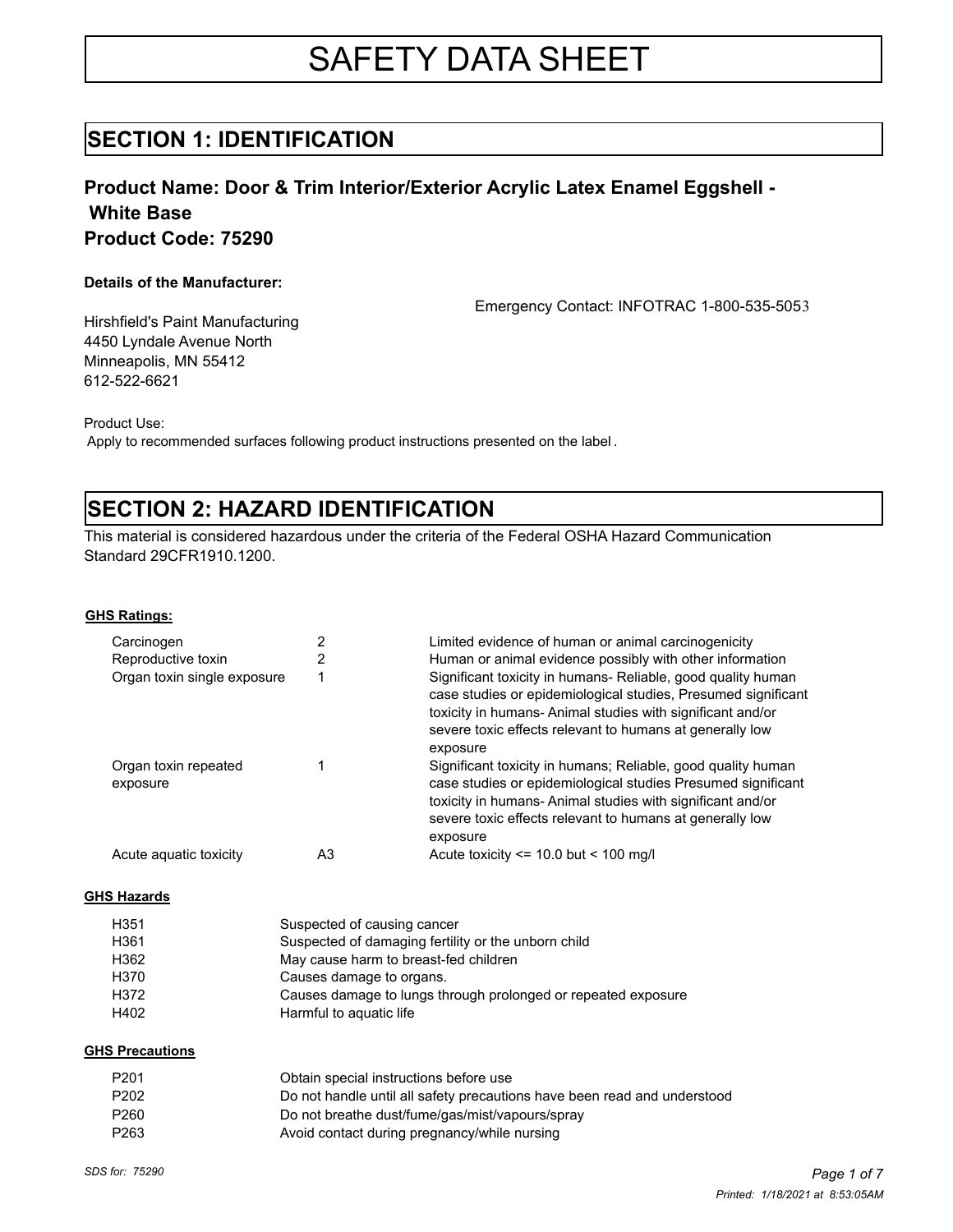| P <sub>264</sub> | Wash affected areas thoroughly after handling                                     |
|------------------|-----------------------------------------------------------------------------------|
| P <sub>270</sub> | Do not eat, drink or smoke when using this product                                |
| P273             | Avoid release to the environment                                                  |
| P <sub>281</sub> | Use personal protective equipment as required                                     |
| P314             | Get Medical advice/attention if you feel unwell                                   |
| P321             | Remove to fresh air if inhaled.                                                   |
| P307+P311        | IF exposed: Call a POISON CENTER or doctor/physician                              |
| P308+P313        | IF exposed or concerned: Get medical advice/attention                             |
| P405             | Store locked up                                                                   |
| P <sub>501</sub> | Dispose of contents/container according to local, state, and federal regulations. |

### **Signal Word: Danger**



## **SECTION 3: COMPOSITION/INFORMATION ON INGREDIENTS**

| <b>Chemical Name</b>                            | <b>CAS</b> number | <b>Weight Concentration %</b> |
|-------------------------------------------------|-------------------|-------------------------------|
| l Titanium dioxide                              | 13463-67-7        | $10.00\% - 20.00\%$           |
| 2,2,4-Trimethyl-1,3-pentanediol monoisobutyrate | 25265-77-4        | $1.00\%$ - $5.00\%$           |
| 1,2-Propylene glycol                            | 57-55-6           | $1.00\%$ - $5.00\%$           |

Any concentration shown as a range is to protect confidentiality or is due to batch variation.

## **SECTION 4: FIRST-AID MEASURES**

**If Inhaled**: Move person to fresh air.

**If in eyes**: Rinse cautiously with water for several minutes. Remove contact lenses, if present and easy to do. Continue rinsing. If eye irritation persists: get medical advice.

**If on skin:** Wash with plenty of soap and water. **If ingested:** Rinse Mouth. Seek medical attention. **Notes to physician:** No further relevant information available.

### **SECTION 5: FIRE-FIGHTING MEASURES**

Flash Point: N/A LEL: N/A UEL: N/A

**Extinguishing Media:** Water spray jet, extinguishing powder, CO2, foam.

**Hazardous combustion products:** Carbon monoxide, carbon dioxide, nitrogen oxides (NOx), sulphur dioxide (SO2).

**Protective equipment:** Wear protective clothing and self-contained respiratory protective device (SCBA).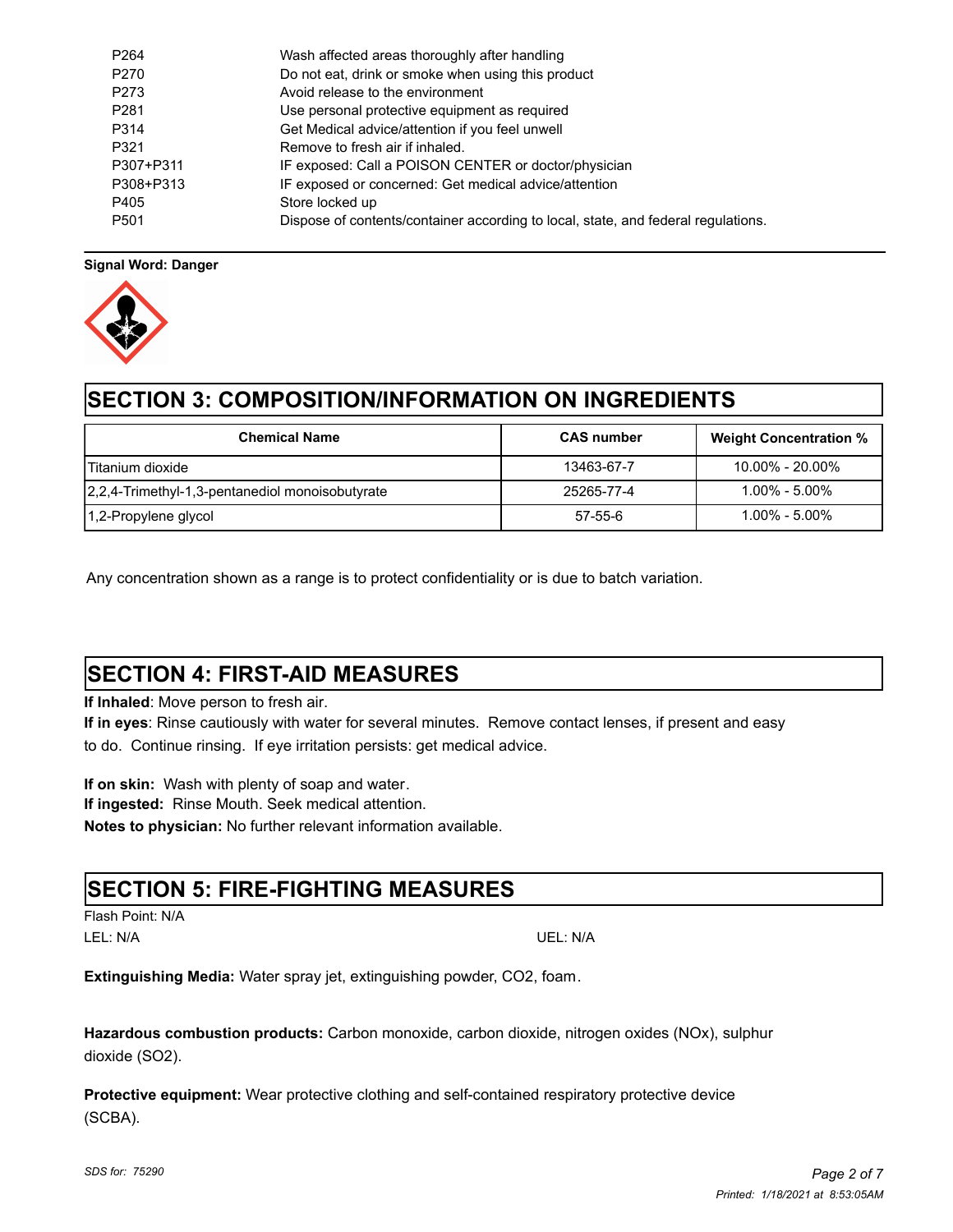## **SECTION 6: ACCIDENTAL RELEASE MEASURES**

**Personal precautions, protective equipment, and emergency procedures:** 

Wear protective clothing including safety glasses/eye shields. Keep unprotected people away.

**Environmental precautions:** Contain all spills.Keep out of sewer, streams, lakes, and other groundwaters.

**Methods and material for containment and cleaning up:** Contain all spills. Solidify with absorbent materials such as diatomaceous earth, clay, or vermiculite. Collect into suitable containers and dispose of properly. See Section 13: Disposal considerations.

## **SECTION 7: HANDLING AND STORAGE**

**Precautions for safe handling:** Use appropriate personal protective equipment. See Section 8: Exposure controls/personal protection. If contacted on skin, wash affected area.

**Conditions for safe storage:** Keep container tightly closed when not in use. Keep from freezing. Store upright in original container protected from sunlight. Store locked up.

## **SECTION 8: EXPOSURE CONTROLS/PERSONAL PROTECTION**

| <b>Chemical Name / CAS No.</b>                                       | <b>OSHA Exposure Limits</b> | <b>ACGIH Exposure Limits</b> | <b>Other Exposure Limits</b>                                                                                       |
|----------------------------------------------------------------------|-----------------------------|------------------------------|--------------------------------------------------------------------------------------------------------------------|
| Titanium dioxide<br>13463-67-7                                       | 15 mg/m3 TWA (total dust)   | 10 mg/m3 TWA                 | NIOSH: 2.4 mg/m3<br>TWA (CIB 63, fine); 0.3<br>mg/m3 TWA (CIB 63,<br>ultrafine, including<br>engineered nanoscale) |
| -2,2,4-Trimethyl-1,3<br>pentanediol<br>monoisobutyrate<br>25265-77-4 | Not Established             | Not Established              | Not Established                                                                                                    |
| 1,2-Propylene glycol<br>57-55-6                                      | Not Established             | Not Established              | Not Established                                                                                                    |

**Appropriate engineering controls:** Use local exhaust ventilation when product is used in a confined area to keep worker exposure below regulatory limits.

**Respiratory protection:** If local exhaust or other engineering controls are not used, use a properly fitted NIOSH approved mask.

**Eye/face protection:** Wear safety glasses with side shields.

**Skin protection:** Use protective clothing chemically resistant to this material.

**Hand protection:** Use gloves chemically resistant to the product when prolonged or frequent repeated contact could occur. Examples of preferred glove materials include: Natural rubber ("latex"), neoprene,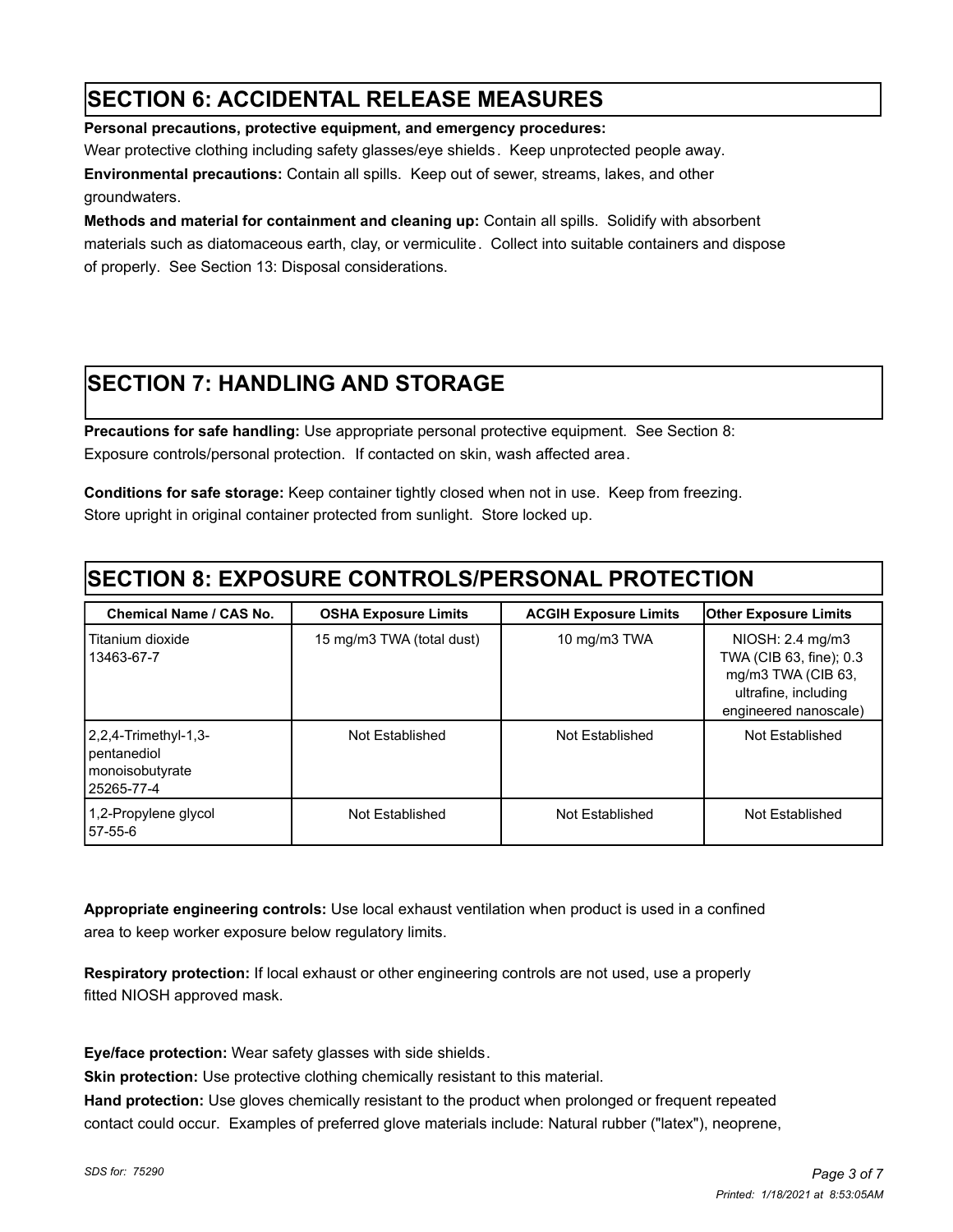nitrile/butadiene rubber ("nitrile" or "NBR"), polyethylene, ethyl vinyl alcohol laminate ("EVAL"), polyvinyl chloride ("PVC" or "vinyl"). The selection of a specific glove should also take into account other work to be performed with the glove, potential body reactions to glove material, and specifications/instructions by the glove manufacturer.

**Contaminated gear:** Wash contaminated gear before re-use.

## **SECTION 9: PHYSICAL AND CHEMICAL PROPERTIES**

**Odor threshold:** no data available **pH** 8.5

**Appearance:** White Liquid **Constanting Latex Odor:** Slight Latex **Density:** 1.27 **Evaporation rate:** <1.00, water **Melting point:** 0°C (32°F) water **Freezing point:** 100°C (212°F) water **Vapor Density:** no data available **Vapor Pressure:** no data available **Solubility:** no data available **Boiling range:** no data available **Flash point:** None Detected **Flammability:** no data available **Explosive Limits:** no data available **Partition coefficient (n-** no data available **octanol/water): Autoignition temperature:** no data available **Decomposition temperature:** no data available Grams VOC less water: no data available **Kinematic Viscosity (25°C, >0.0002** m2/sec **77°F)**

## **SECTION 10: STABILITY AND REACTIVITY**

### **Reactivity**

Not reactive under recommended conditions of storage and handling.

### **Chemical stability**

Stable under normal ambient temperature and conditions while in storage and being handled.

**Possibility of hazardous reactions:** None known. Product will not undergo hazardous polymerization.

**Conditions to avoid:** Keep away from oxidizing agents, strong acids and bases. Excessive heat may cause the container to rupture.

**Hazardous decomposition materials:** Thermal decomposition may yield monomers, carbon monoxide, carbon dioxide, nitrogen oxides (NOx), and sulphur dioxide (SO2).

## **SECTION 11: TOXICOLOGICAL INFORMATION**

*Toxicological information on the components of this product appears in this section when such data is available.*

#### **Mixture Toxicity**

Inhalation Toxicity LC50: 32mg/L

#### **Component Toxicity**

| 13463-67-7 | Titanium dioxide<br>Inhalation LC50: 7 mg/L (Rat)                                                             |
|------------|---------------------------------------------------------------------------------------------------------------|
| 25265-77-4 | 2.2.4-Trimethyl-1.3-pentanediol monoisobutyrate<br>Oral LD50: 3,200 mg/kg (Rat) Inhalation LC50: 4 mg/L (Rat) |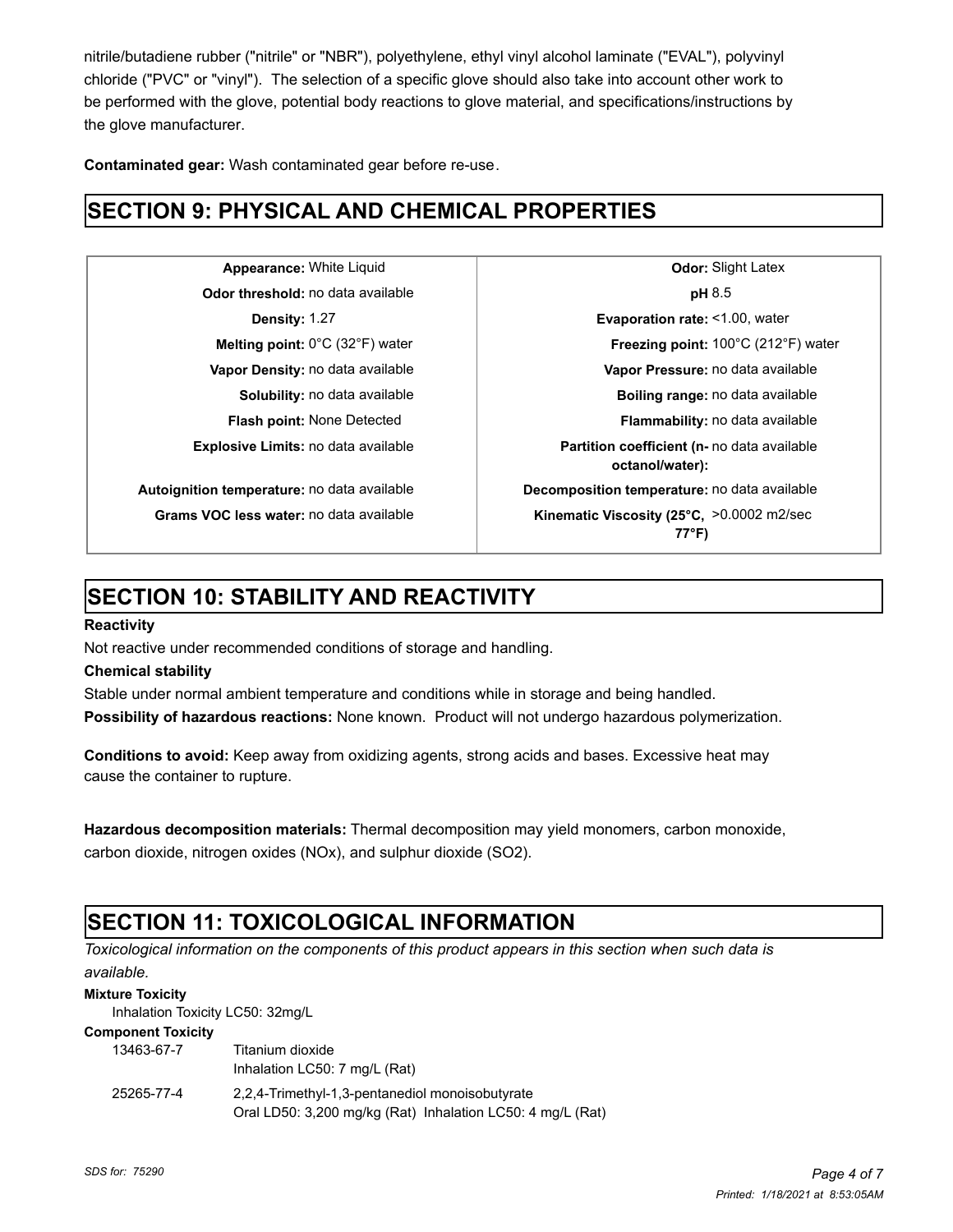57-55-6 1,2-Propylene glycol Oral LD50: 20 g/kg (Rat)

#### **Likely routes of exposure and effects of that exposure**

**Inhalation:** No data available. **Ingestion:** No data available. **Skin contact:** No data available. **Eye contact:** No data available.

**Specific Target Organ Toxicity (STOT)-single exposure:** No data available. Based on ingredients and their concentrations in the product, the product is classified as 1 for STOT- single exposure . Significant toxicity in humans.

**Specific Target Organ Toxicity (STOT)-repeated exposure:** No data available. Based on ingredients and their concentrations in the product, the product is classified as Category 1: causes damage to lungs through prolonged or repeated exposure.

respiratory system

**Carcinogenicity:** No data available. Based on ingredients and their concentrations in the product, the product is classified as Category 2: suspected to cause cancer.

| <b>CAS Number</b> | Description      | % Weight  | Carcinogen Rating                  |
|-------------------|------------------|-----------|------------------------------------|
| 13463-67-7        | Titanium dioxide | 10% - 20% | Titanium dioxide: NIOSH: potential |
|                   |                  |           | occupational carcinogen            |
|                   |                  |           | IARC: Possible human carcinogen    |

OSHA: listed

**Acute toxicity:** No data available.

**Germ Cell Mutagenicity:** No data available. Based on ingredients and their concentrations in the product, the product is not classified as mutagenic.

**Reproductive Toxicity:** No data available. Based on ingredients and their concentrations in the product, the product is classified as Category 2: suspected to cause effects on human reproduction or on development.

## **SECTION 12: ECOLOGICAL INFORMATION**

*Ecotoxicological information on this product or its components appears in this section when such data is available.*

**Toxicity:** No data available.

**Persistence and degradability:** No data available.

**Bioaccumulative potential:** No data available.

**Mobility in soil:** No data available.

**Other adverse effects:** No data available.

#### **Component Ecotoxicity**

2,2,4-Trimethyl-1,3-pentanediol monoisobutyrate

LC50 96 h Pimephales promelas 30 mg/L EC50 72 h Pseudokirchneriella subcapitata 18.4 mg/L (IUCLID)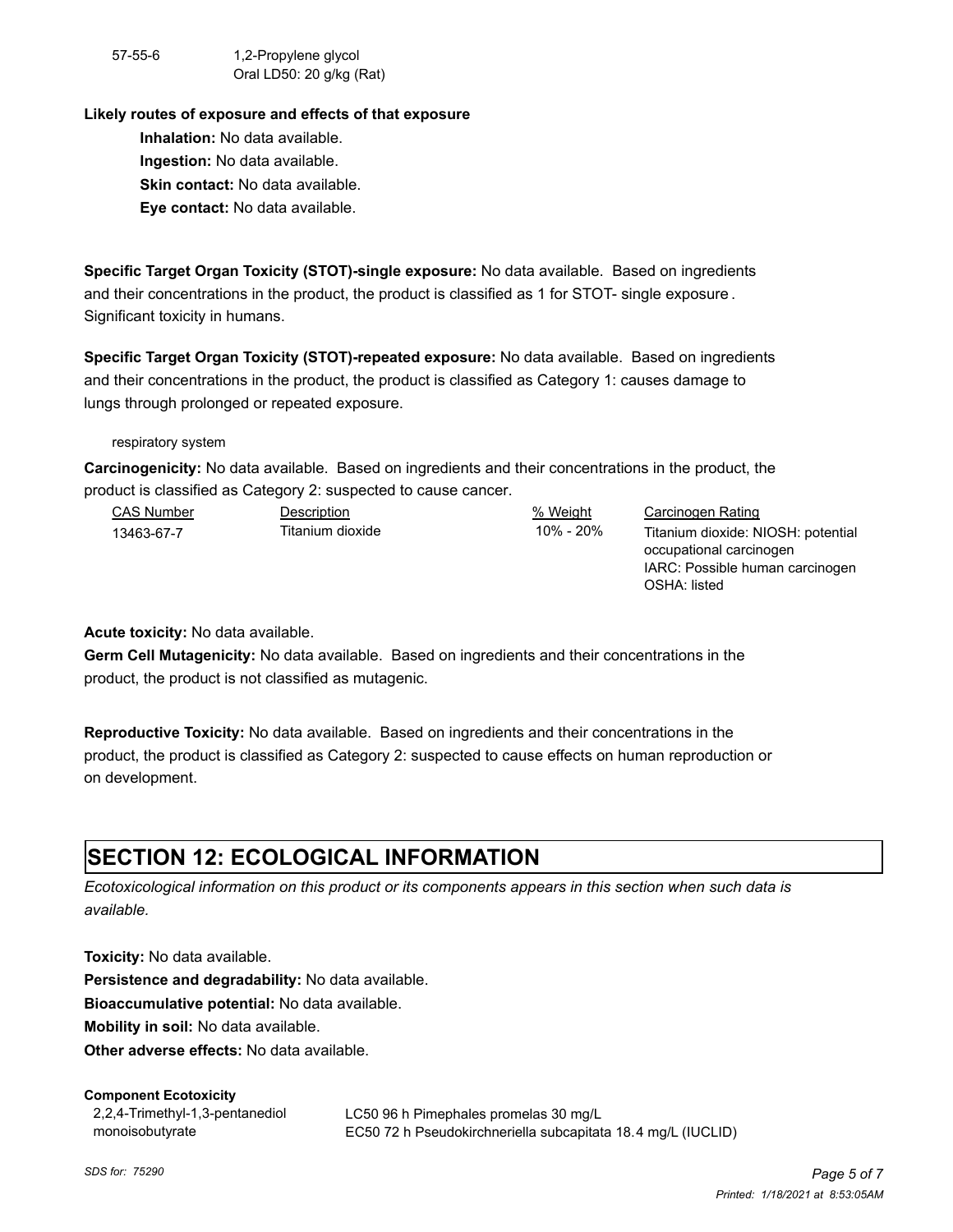1,2-Propylene glycol LC50 96 h Oncorhynchus mykiss 51600 mg/L (IUCLID); LC50 96 h Oncorhynchus mykiss 41 - 47 mL/L (EPA); LC50 96 h Pimephales promelas 51400 mg/L (IUCLID); LC50 96 h Pimephales promelas 710 mg/L (EPA) EC50 48 h Daphnia magna >1000 mg/L [Static] (EPA) EC50 96 h Pseudokirchneriella subcapitata 19000 mg/L (IUCLID)

## **SECTION 13: DISPOSAL CONSIDERATIONS**

**Disposal methods**: DO NOT DUMP IN ANY SEWERS, ON THE GROUND, OR INTO ANY BODY OF

WATER. All disposal practices must be in compliance with all Federal, State, and local laws and regulations. Wear proper protective equipment. See Section 8: Exposure controls/personal protection.

### **SECTION 14: TRANSPORT INFORMATION**

**DOT Classification:** Not classified

**UN proper shipping name:** Not regulated

**UN Code:** Not regulated.

**UN Transport hazard class:** Not classified

**Packing group number:** Not regulated

## **SECTION 15: REGULATORY INFORMATION**

**Superfund Amendments and Reauthorization Act of 1986 Title III (Emergency Planning and Community Right-to Know Act of 1986,) Sections 313 (SARA 313):** 

**Components:** none

**TSCA Inventory (TSCA):** All components of this product are in compliance with the inventory listing requirements of the U.S. Toxic Substances Control Act (TSCA) Chemical Substance Inventory.

state of California...

13463-67-7 Titanium dioxide 10 - 20% cancer

| <b>Chemical Name</b>                            | <b>CAS number</b> | <b>RECRA RQ</b> |
|-------------------------------------------------|-------------------|-----------------|
| Titanium dioxide                                | 13463-67-7        | 0.00            |
| 2,2,4-Trimethyl-1,3-pentanediol monoisobutyrate | 25265-77-4        | 0.00            |
| 1,2-Propylene glycol                            | 57-55-6           | 0.00            |

## **Section 16 - Other Information**